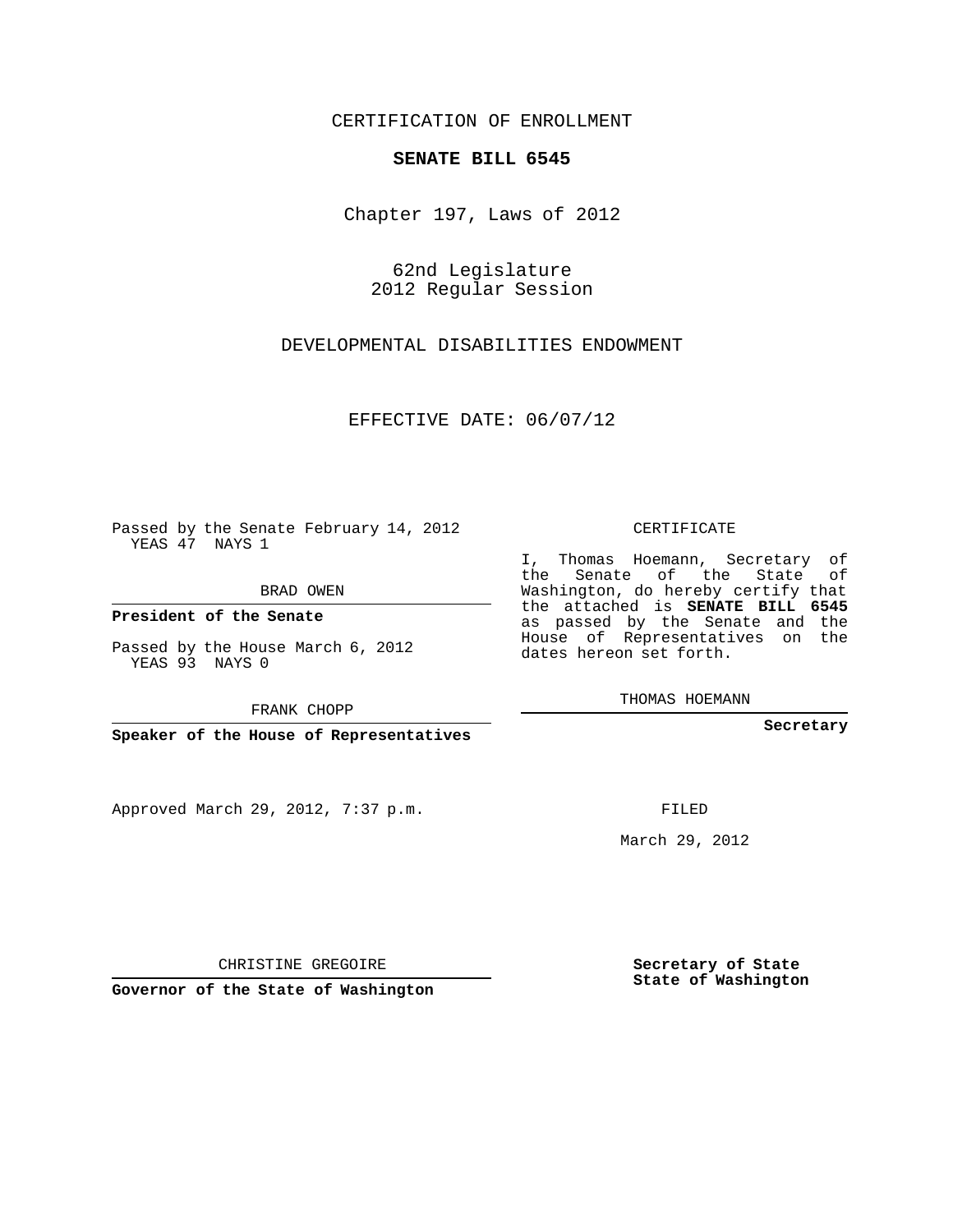## **SENATE BILL 6545** \_\_\_\_\_\_\_\_\_\_\_\_\_\_\_\_\_\_\_\_\_\_\_\_\_\_\_\_\_\_\_\_\_\_\_\_\_\_\_\_\_\_\_\_\_

\_\_\_\_\_\_\_\_\_\_\_\_\_\_\_\_\_\_\_\_\_\_\_\_\_\_\_\_\_\_\_\_\_\_\_\_\_\_\_\_\_\_\_\_\_

Passed Legislature - 2012 Regular Session

## **State of Washington 62nd Legislature 2012 Regular Session**

**By** Senator Murray; by request of Department of Health and Washington State Department of Commerce

Read first time 01/30/12. Referred to Committee on Ways & Means.

 AN ACT Relating to transferring the powers, duties, and functions of the developmental disabilities endowment; amending RCW 43.70.733; adding new sections to chapter 43.330 RCW; creating a new section; recodifying RCW 43.70.730, 43.70.731, 43.70.732, 43.70.733, 43.70.734, 43.70.735, 43.70.736, and 43.70.737; and repealing RCW 43.330.906.

BE IT ENACTED BY THE LEGISLATURE OF THE STATE OF WASHINGTON:

 **Sec. 1.** RCW 43.70.733 and 2010 c 271 s 201 are each amended to read as follows:

 The developmental disabilities endowment governing board is established to design and administer the developmental disabilities endowment. To the extent funds are appropriated for this purpose, the 12 ((secretary)) director of the department shall provide staff and administrative support to the governing board.

 (1) The governing board shall consist of seven members as follows: (a) Three of the members, who shall be appointed by the governor, shall be persons who have demonstrated expertise and leadership in areas such as finance, actuarial science, management, business, or public policy.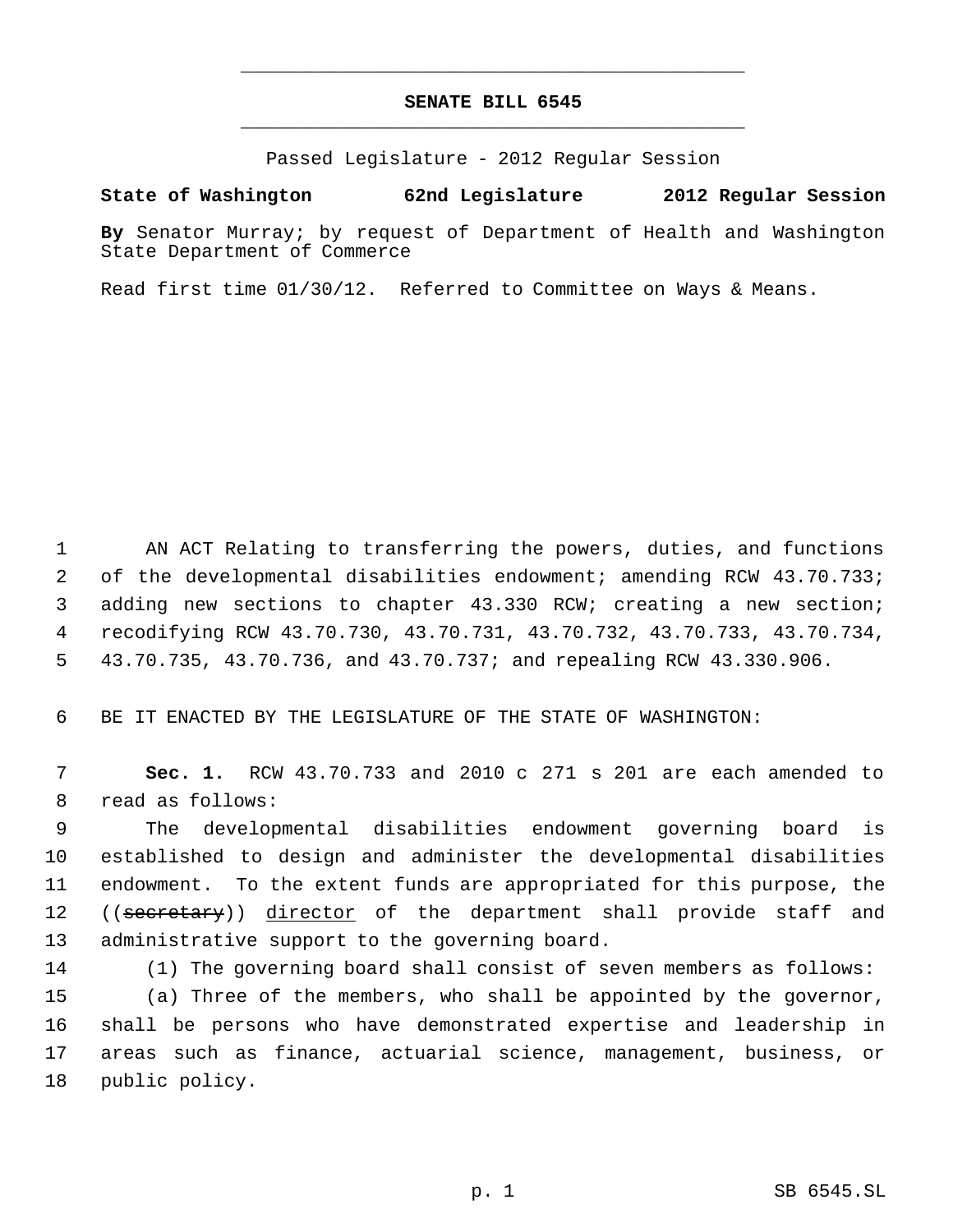(b) Three members of the board, who shall be appointed by the governor, shall be persons who have demonstrated expertise and leadership in areas such as business, developmental disabilities service design, management, or public policy, and shall be family members of persons with developmental disabilities.

 (c) The seventh member of the board, who shall serve as chair of the board, shall be appointed by the remaining six members of the board.

 (2) Members of the board shall serve terms of four years and may be appointed for successive terms of four years at the discretion of the appointing authority. However, the governor may stagger the terms of the initial six members of the board so that approximately one-fourth of the members' terms expire each year.

 (3) Members of the board shall be compensated for their service under RCW 43.03.240 and shall be reimbursed for travel expenses as provided in RCW 43.03.050 and 43.03.060.

 (4) The board shall meet periodically as specified by the call of the chair, or a majority of the board.

 (5) Members of the governing board and the state investment board shall not be considered an insurer of the funds or assets of the endowment trust fund or the individual trust accounts. Neither of these two boards or their members shall be liable for the action or inaction of the other.

 (6) Members of the governing board and the state investment board are not liable to the state, to the fund, or to any other person as a result of their activities as members, whether ministerial or discretionary, except for willful dishonesty or intentional violations of law. The department and the state investment board, respectively, may purchase liability insurance for members.

 NEW SECTION. **Sec. 2.** (1) All powers, duties, and functions of the department of health pertaining to the developmental disabilities endowment are transferred to the department of commerce. All references to the director or the department of health in the Revised Code of Washington shall be construed to mean the director or the department of commerce when referring to the functions transferred in this section.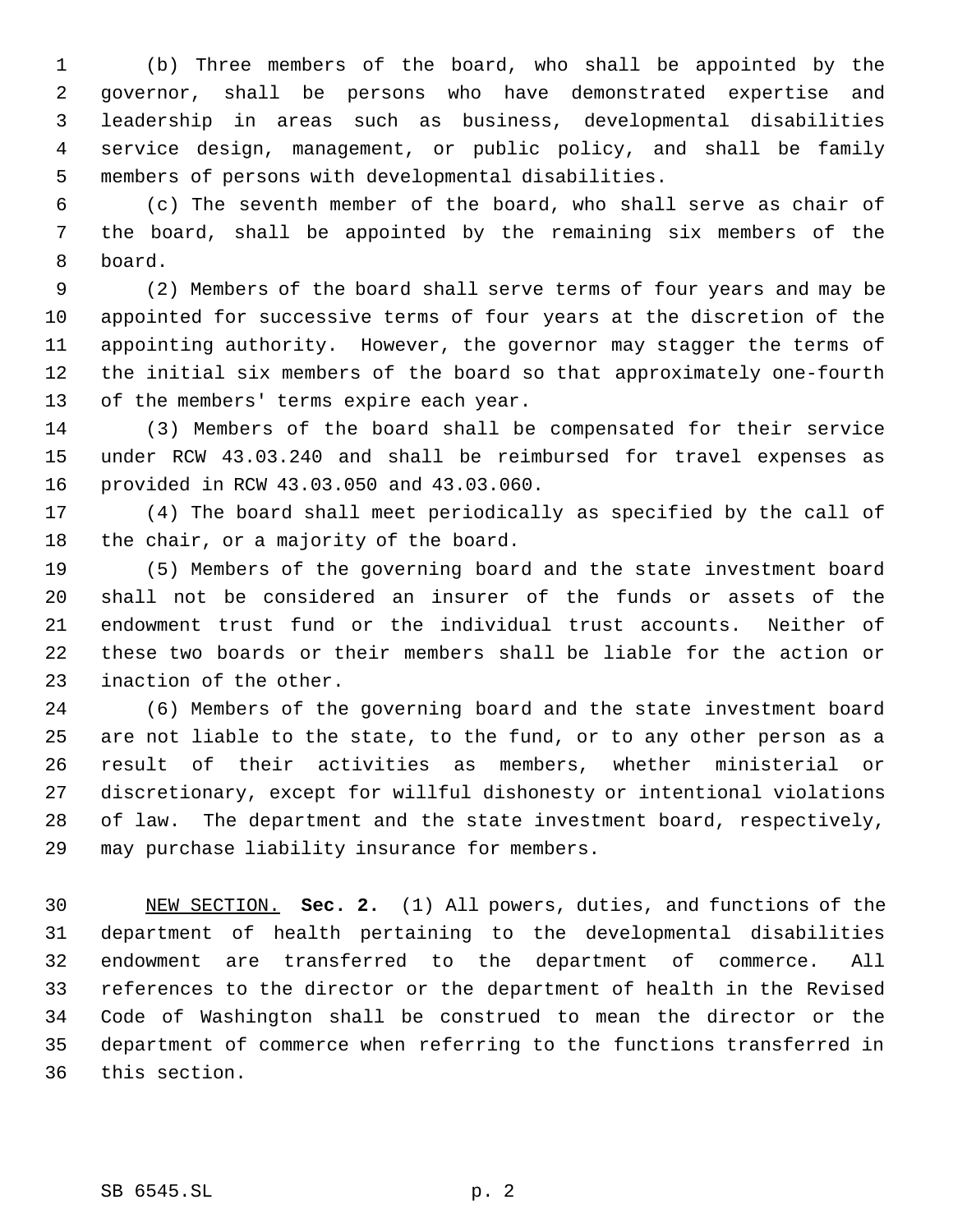(2)(a) All reports, documents, surveys, books, records, files, papers, or written material in the possession of the department of health pertaining to the powers, functions, and duties transferred shall be delivered to the custody of the department of commerce. All cabinets, furniture, office equipment, motor vehicles, and other tangible property employed by the department of health in carrying out the powers, functions, and duties transferred shall be made available to the department of commerce. All funds, credits, or other assets held in connection with the powers, functions, and duties transferred shall be assigned to the department of commerce.

 (b) Any appropriations made to the department of health for carrying out the powers, functions, and duties transferred shall, on the effective date of this section, be transferred and credited to the department of commerce.

 (c) Whenever any question arises as to the transfer of any personnel, funds, books, documents, records, papers, files, equipment, or other tangible property used or held in the exercise of the powers and the performance of the duties and functions transferred, the director of financial management shall make a determination as to the proper allocation and certify the same to the state agencies concerned.

 (3) All employees of the department of health engaged in performing the powers, functions, and duties transferred are transferred to the jurisdiction of the department of commerce. All employees classified under chapter 41.06 RCW, the state civil service law, are assigned to the department of commerce to perform their usual duties upon the same terms as formerly, without any loss of rights, subject to any action that may be appropriate thereafter in accordance with the laws and rules governing state civil service.

 (4) All rules and all pending business before the department of health pertaining to the powers, functions, and duties transferred shall be continued and acted upon by the department of commerce. All existing contracts and obligations shall remain in full force and shall be performed by the department of commerce.

 (5) The transfer of the powers, duties, functions, and personnel of the department of health shall not affect the validity of any act performed before the effective date of this section.

 (6) If apportionments of budgeted funds are required because of the transfers directed by this section, the director of financial